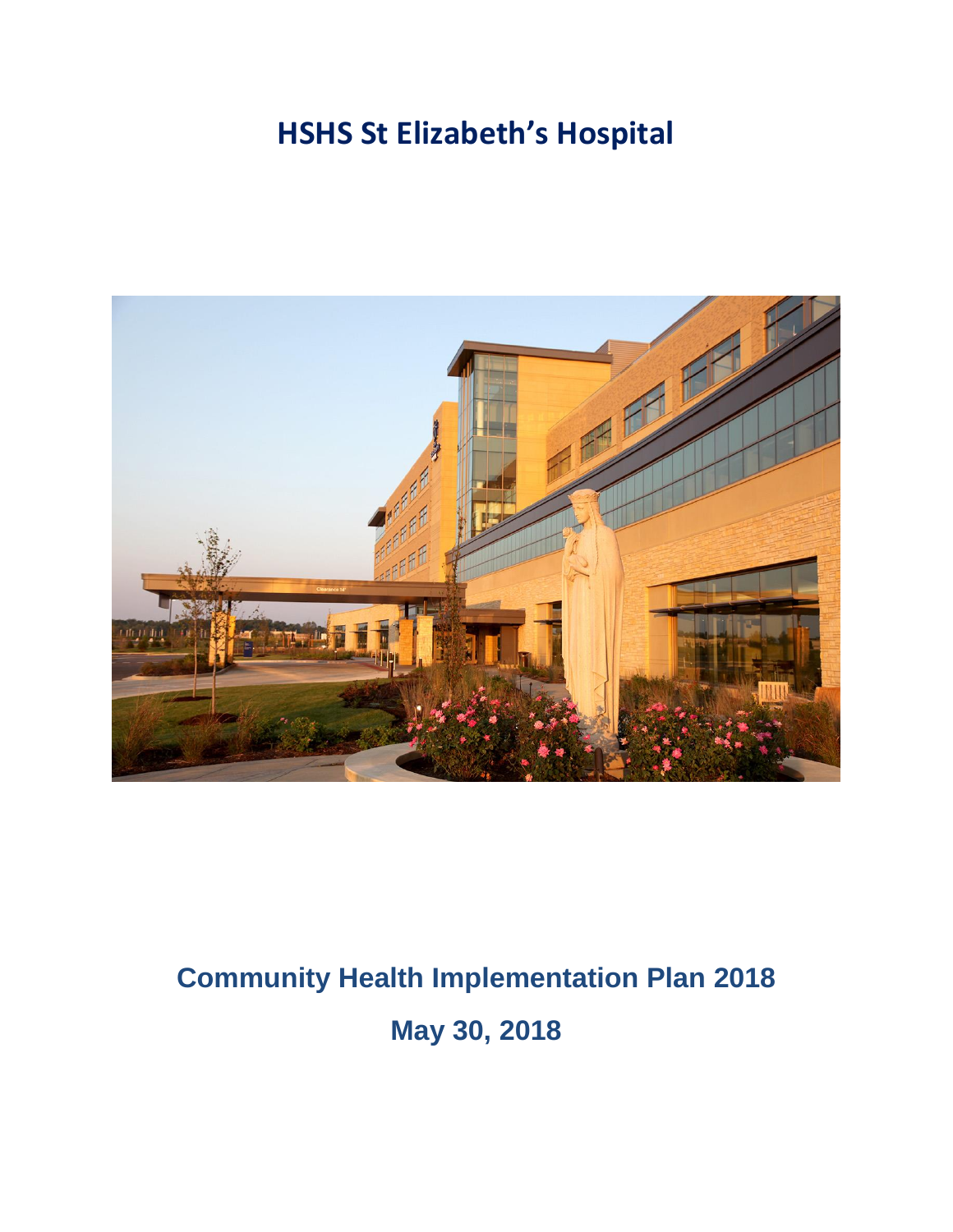#### **HSHS St. Elizabeth's Hospital Community Health Implementation Plan 2018**

#### **Introduction**

HSHS St. Elizabeth's Hospital is a tertiary hospital located in St. Clair County, Illinois. For more than 143 years, the hospital has been the leader in health and wellness in St. Clair County. HSHS St. Elizabeth's Hospital provides a wide range of specialties, including emergency and pediatric emergency services, surgical services, pulmonary, cardiac and cardiovascular specialties, laboratory and full spectrum imaging services. In addition the hospital offers women and infant specialty, wound care, pain management, cancer care, and sleep disorders services and along with acute comprehensive physical rehabilitation. HSHS St Elizabeth's also offers a variety of outpatient specialties to include infusion therapy, physical, occupational, speech therapy and cardiac rehabilitation and home health and hospice care.

HSHS St. Elizabeth's Hospital partners with other area organizations to address the health needs of the community, living its mission *to reveal and embody Christ's healing love for all people through our high quality Franciscan health care ministry*, with a preference for the poor and vulnerable. The hospital is part of Hospital Sisters Health System (HSHS), a highly-integrated health care delivery system serving more than 2.6 million people in rural and midsized communities in Illinois and Wisconsin. HSHS generates approximately \$2 billion in operating revenue with 15 hospitals and more than 200 physician practice sites. Our mission is carried out by 14,000 colleagues and 2,100 physicians who care for patients and their families in both states.

HSHS St. Elizabeth's Hospital conducted a Community Health Needs Assessment in collaboration with St. Clair Health Department and two Barnes Jewish Christian (BJC) hospitals, Memorial Hospital and Memorial Hospital East in 2017/2018. Primary and secondary data was gathered from multiple sources to assess the needs of St. Clair County. This data was presented to a community stakeholder focus group but is was the work of the hospital's internal work group and members for the Community Benefit Committee that, using all the data, prioritized the community health needs that will be addressed in the FY2019 through FY2021 Implementation Plan.

#### **Prioritized Significant Health Needs**

Based on the data presented and the prioritization process, the following priorities were selected:

- Mental Health and Substance Abuse
- Nutrition
- Infant Mortality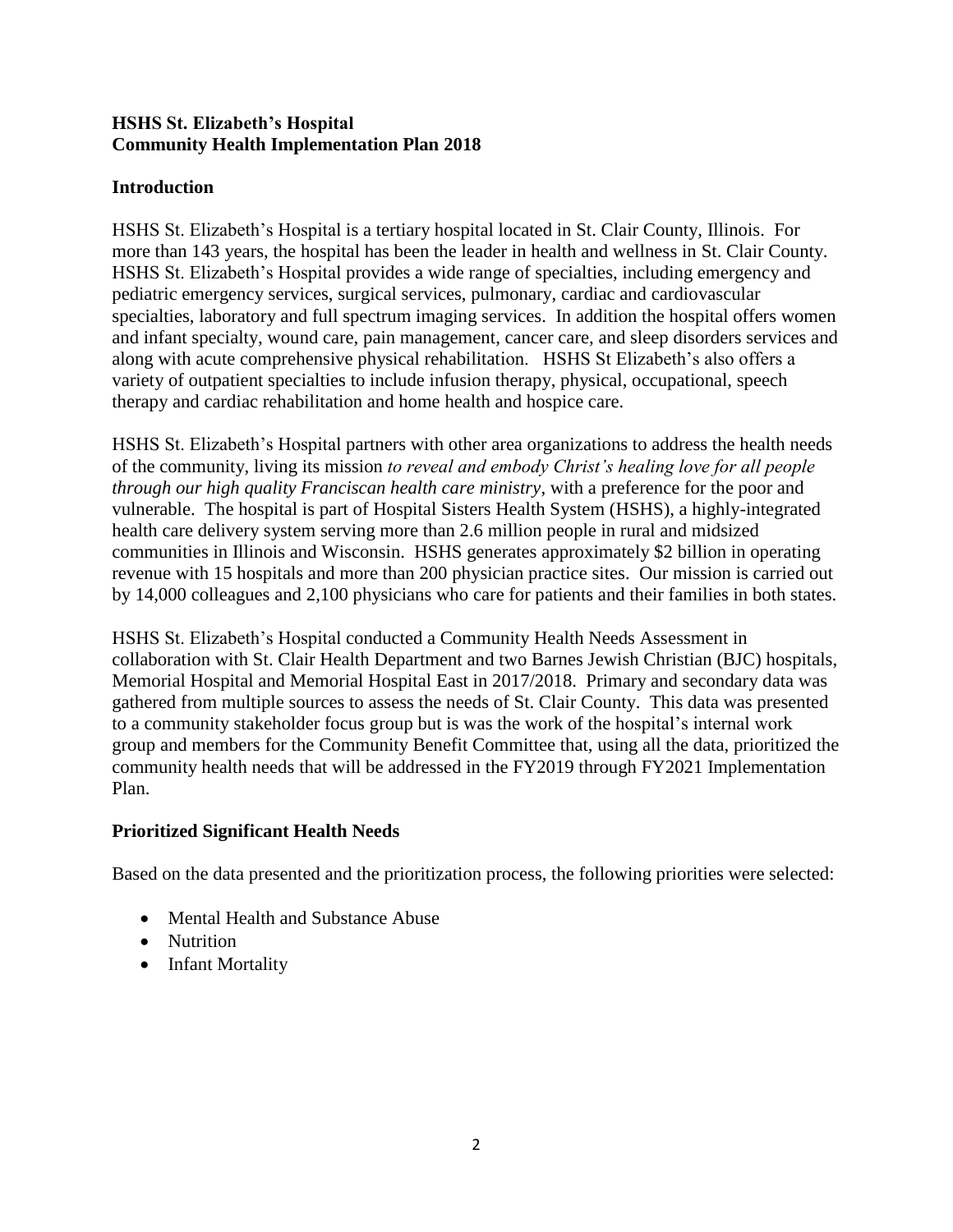#### **Health Needs That Will Not Be Addressed**

In addition to the three health needs selected as top priorities, internal work group along with community members identified one other significant health need in St. Clair County. The internal work group spent quality time assessing the chart located on page 18 in the CHNA. This chart, a result of the feedback provided by the stakeholders, addressed the many needs of the community and ranked the needs according to the community's assessment of the ability to collaborate on a shared problem and the perceived impact this need has on the population. While mental health and substance abuse were selected, the group felt that violent crime and poverty were very much intertwined with substance abuse and mental health. In addition, the priority need of nutrition provided an overarching focus that encompasses obesity, food availability, diabetes, and cardiovascular disease. Infant mortality was selected as a priority because it is considered a result of the other two health needs. HSHS St Elizabeth's will collaborate with multiple organizations to address these issues. The one priority health need that HSHS St Elizabeth's will not address and measure will be **resources needed for the elderly**. Several other organizations that participated in the CHNA process do address elder care needs. While this issue will not be addressed by the hospital as a priority health need, we will provide support for this community effort whenever possible.

#### **Implementation Plan**

HSHS St. Elizabeth's Hospital's Implementation Plan is part of a broad community effort to address three priority health needs in the community. The hospital works collaboratively with a broad range of direct service organizations, coalitions and government agencies to address these needs.

The Implementation Plan 2018 outlines the actions that the hospital will take to address St. Clair County's health needs. However, as noted below, many implementation strategies will be implemented collaboratively. Recognizing that no one organization effects substantial community change alone, the long-term outcomes identified in this Implementation Plan will be achieved as many community organizations work together for collective impact.

St Clair County ranks amongst the bottom ten counties for the past decade in overall health and health behaviors. Despite hard work and very sincere efforts of many agencies the ranking and overall health status of the community remains unchanged. The St Clair County Regional Health Initiative, Healthier Together 25 by 2025, is a proposed collective impact model that strategically aligns agencies around a common agenda and focused priorities (Attach 1). HSHS St Elizabeth's was aware of this evolving collective impact model and recognized that our data supported similar priorities. The mission statement for this movement is: Together we create a healthier St Clair County and metro east region. The purpose of Healthier Together is to create opportunities for all people of St Clair County and the metro east to achieve their best possible health.

HSHS St Elizabeth's will align our goals with the Healthier Together 25-2025 initiatives (Attach 2). Aware of the county's priority focus areas and St. Clair County health ranking (100 out of 102) early efforts around collective impact to address the county priority healthy needs began.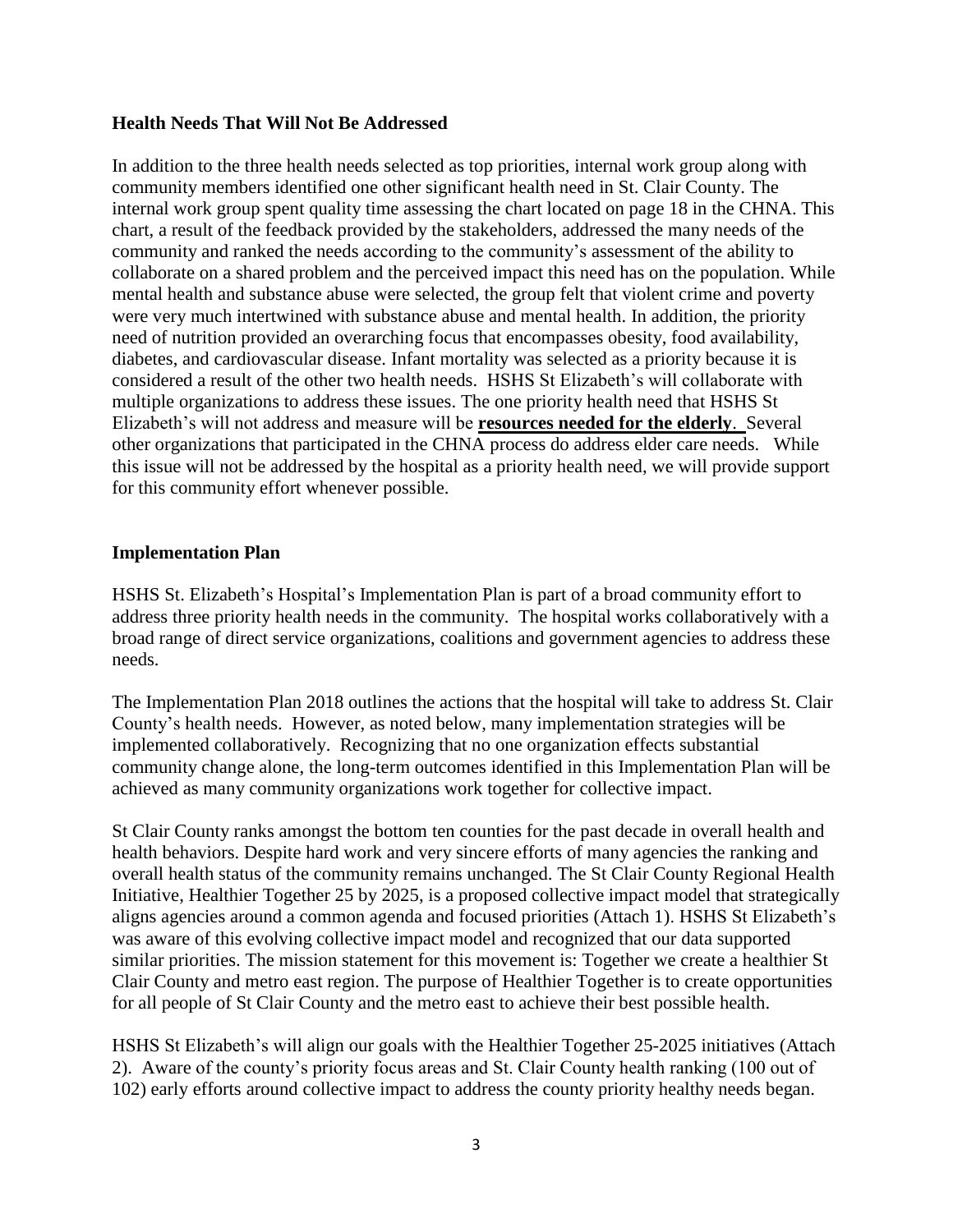To be transparent, the St. Clair County priority health issues at the conclusion of the MAPP process (St Clair County Community Health Plan) in December 2017 were:

- 1. Community Safety
	- a. Infant and Child Mortality
	- b. Crime Prevention
	- c. Strengthening Social Ties
- 2. Mental Health/Substance Abuse
	- a. Suicide Prevention
	- b. Substance Abuse Treatment and Prevention
- 3. Education
	- a. Educational Achievement/Vocational Readiness
	- b. Prevention-based Health Education/Promotion across the Lifespan

Since the publishing of the St Clair County Community Health Plan and the evolution of collective impact the following focus areas exist:

- 1. Community Safety
- 2. Mental Health
- 3. Substance Abuse
- 4. Maternal/Child Health
- 5. Education
- 6. Chronic Disease

## **Mental Health**

**Goal**: In partnership with the St Clair County Regional Health Initiative and other organizations, create awareness of and access to mental health services in the community.

#### **Long Term Performance Indicators:**

- By June 30, 2021, St Clair County's suicide rate will decrease from 11.6/100,000 to 9.6/100,000 population. (Source: CDC, National Vital Statistic system. Accessed via CDC WONDER.2010-2014.Source geography: County)
- By June 30, 2021 Decrease the number of opioid/heroin deaths by 20% over the next 3 years. Overdose deaths 2016: 35 deaths, January 1, 2017 – August 17, 2017: 36 deaths (St Clair County Coroner)

#### **Strategy 1: The hospital will remain part of a coordinated community stakeholder systemsuicide prevention alliance to address mental health awareness and education.**

#### **Mid Term Performance Indicators:**

 By June 30, 2020, will partner with community agencies to raise community and public awareness and provide education on suicide prevention at 10 community events

#### **Community Resources/Partners:**

- St Clair County 708 Mental Health Board
- St Clair County Health Department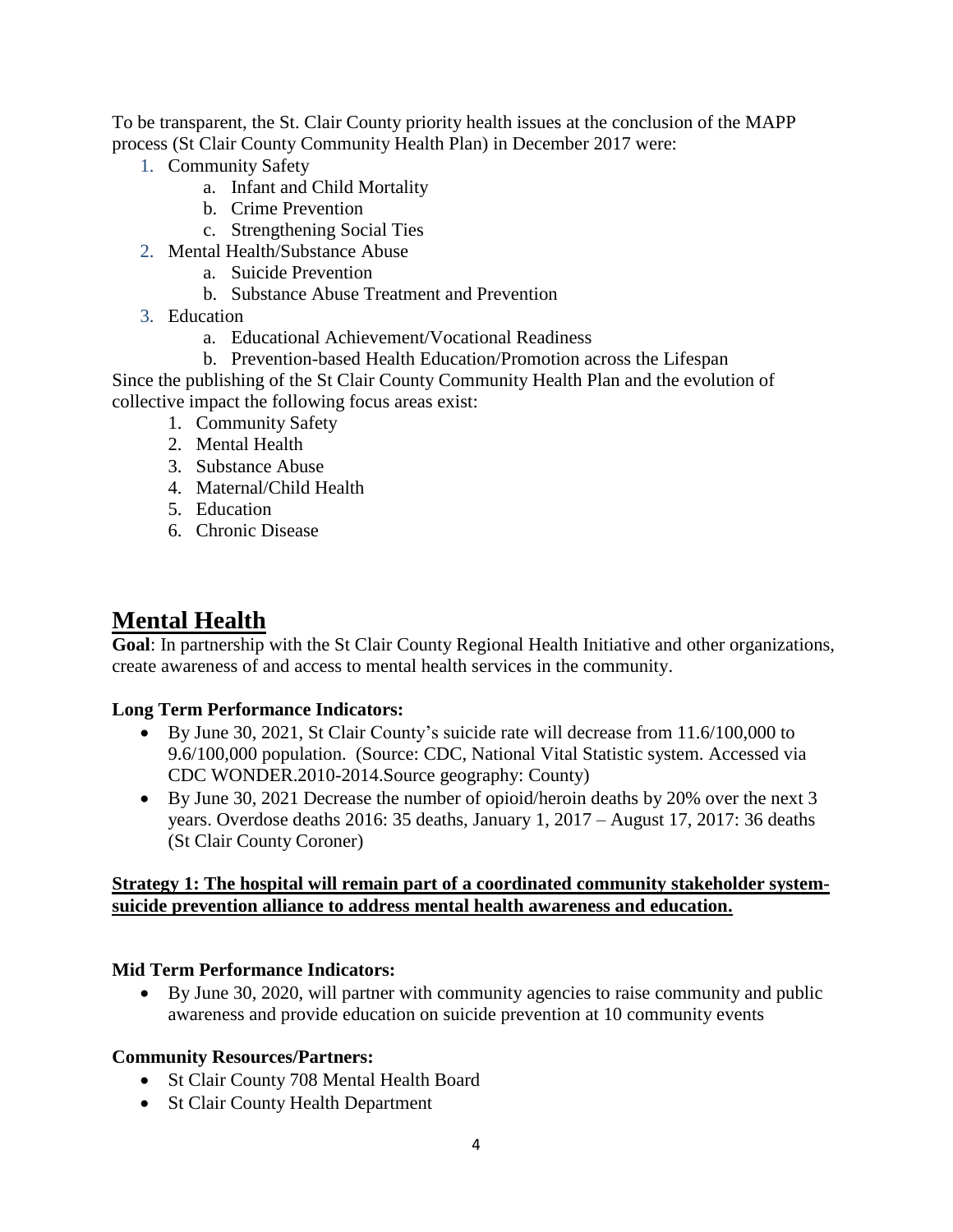- St Clair County Office on Aging
- St Clair County Regional office of Education
- AgeSmart
- Call for Help, Inc-Suicide and Crisis Hotline
- Chestnut health Systems
- Heartlinks Grief Center, Family Hospice
- Karla Smith Foundation
- St Clair County Coroners' Office
- NAMI, of southwestern Illinois
- Shrine of our Lady of the Snows
- Touchette Regional Hospital Behavioral Health Center

#### **Hospital Resources:**

- Colleague time
- Travel
- Volunteer time
- Marketing colleague time, materials and advertising costs

#### **Supporting Information**:

- Target Population: residents of St Clair County
- Healthier Together 25-2025

#### **Strategy 2: As the St Clair County EMS Resource Hospital the HSHS Medical provider and manager will provide Narcan training to law enforcement officers and healthcare providers.**

#### **Mid Term Performance Indicators:**

- By June 30, 2020, 70% of St Clair County and City police will be trained in Narcan administration
- By June 30, 2020, there will be at least 10 CEU offerings to professional health care workers in the county narcan and narcotics.

#### **Community Resources/Partners:**

- HSHS Medical Group
- EMS
- St Clair County Department of Health
- BJC Memorial Hosptial
- Touchette Regional Hospital
- St Clair county Law Enforcement agencies

#### **Hospital Resources**:

- Colleague time (coalition meetings, services provided)
- Travel
- Physician Time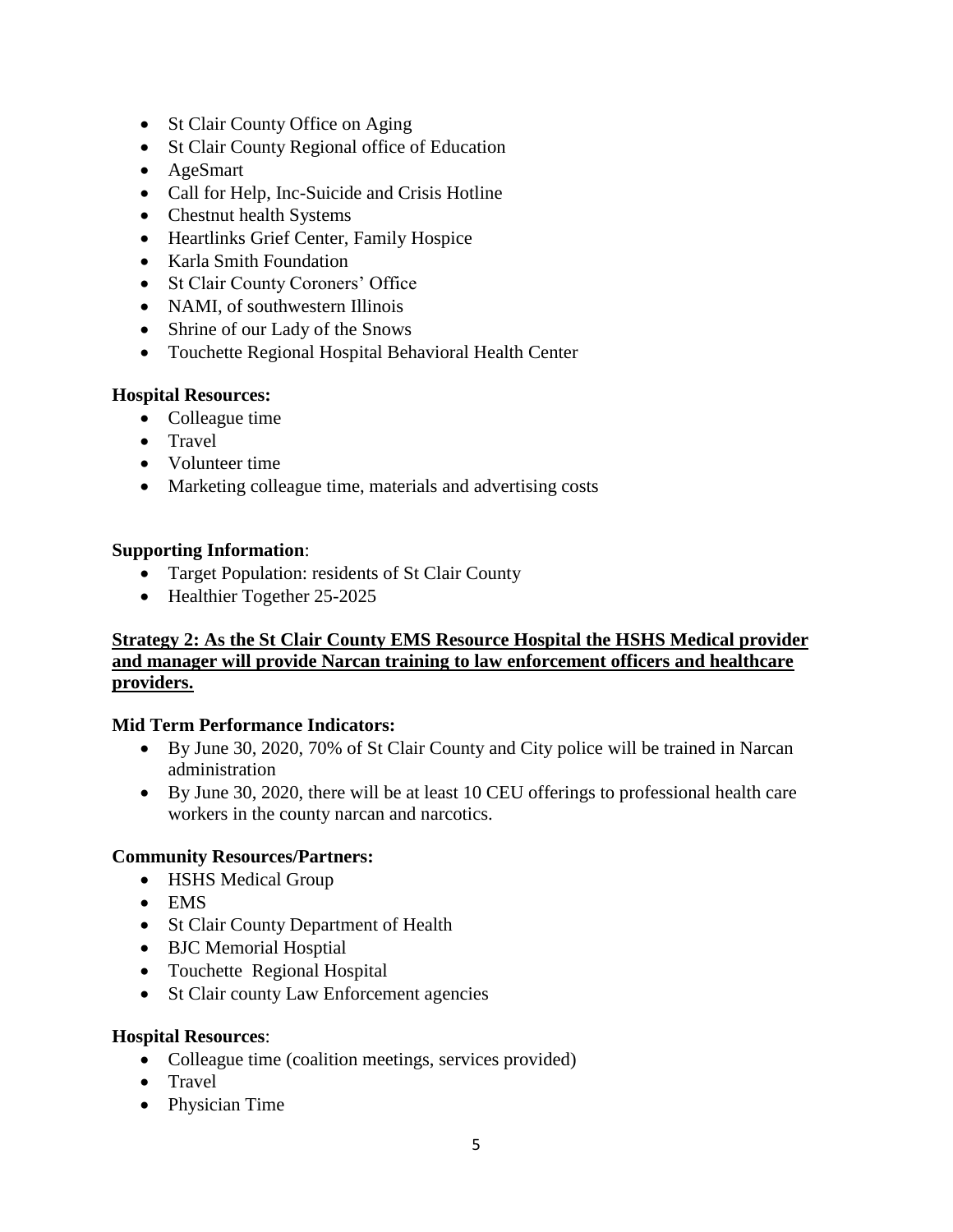#### **Supporting Information**:

- Target Population: residents with mental health concerns, substance misuse, tobacco use and/or alcohol misuse, law enforcement
- EMS and County records reflecting use of narcotics and Narcan

#### **Strategy 3: Create a safe space for family and friends of those affected by narcotic addiction**

#### **Mid Term Performance Indicators:**

- By June 30, 2020, offer two evenings a week for Naranon meetings
- By June 2020 Contribute annually to Safe Families for Children and provide 10 referrals to this agency

#### **Community Resources/Partners:**

- Naranon
- County Department of Human Services
- Counseling venues
- Chestnut Mental health services
- Safe Families for children

#### **Hospital Resources:**

- Meeting space
- Printing and distribution costs
- Colleague Time
- Financial resources

#### **Supporting Information**:

• Target Population: broader community

## **Nutrition**

**Goal:** In partnership with the St Clair Regional Health Initiative and other organizations, reduce food insecurity and increase the availability of healthy food choices in the county.

#### **Long Term Performance Indicators:**

- By June 30, 2021, St Clair will have an improved environment index (6.2-current) and will be in line with the state index (8-current). This index weighs two indicators: access to healthy food and food insecurity. The scale is 0-10(best) Note: This indicator is compared with the state average. Data Source: USDA Food Environment Atlas, 2010 & 2014 data. Accessed via County Health Rankings and Roadmaps. Source geography: County
- By June 30, 2021 Students will report an average increase of 2% of eating more fruits and vegetables when compared to the state averages. Note: This indicator is compared with the state average. Data Source: Illinois Youth Survey 2016 data. Source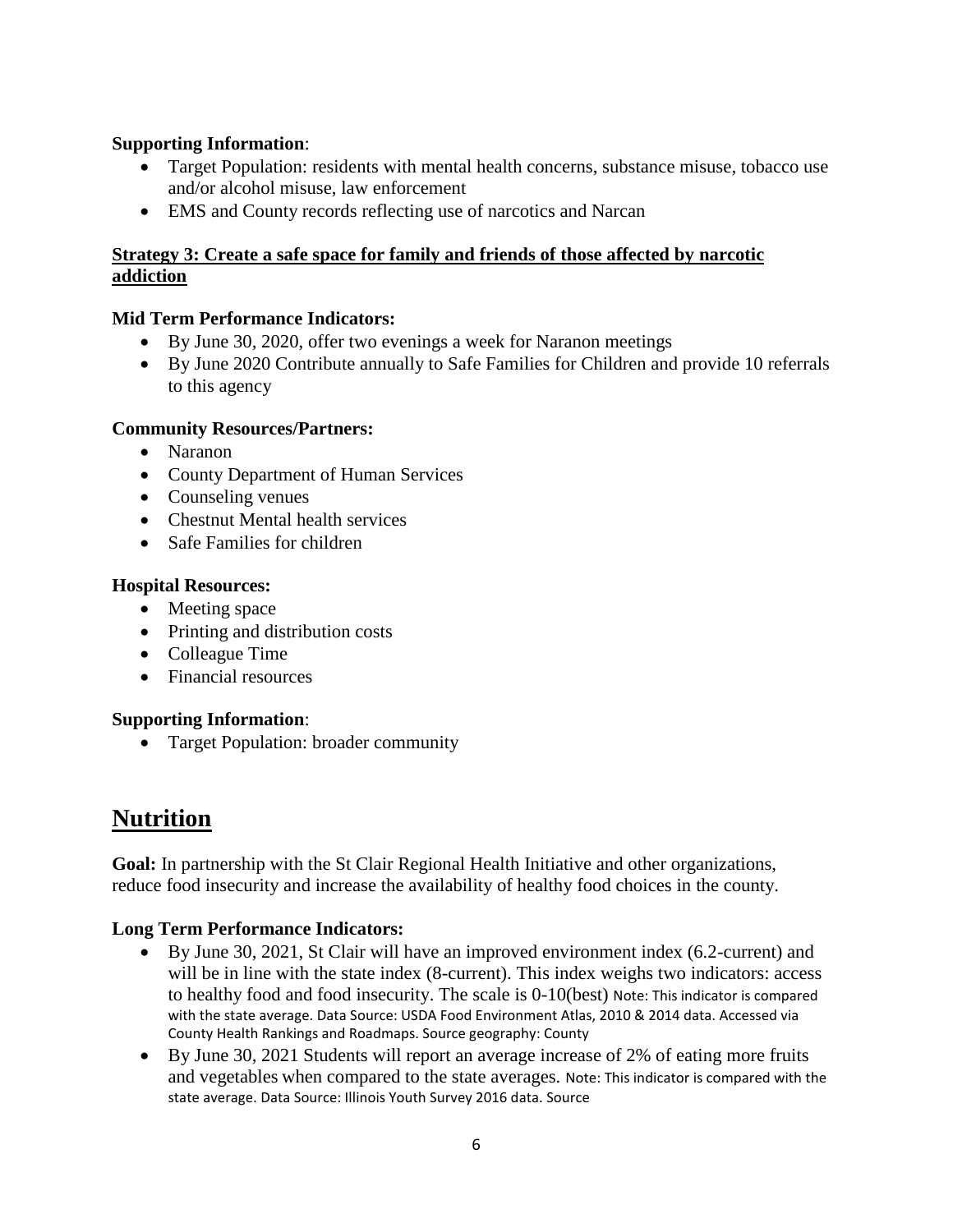#### **Strategy 1: Partner with local agencies to change East St Louis City policy around designated zoning and signage for grocery stress, convenience stores and liquor stores**

#### **Mid Term Performance Indicators:**

- By June 30, 2020, Identify and promote policies that limit unhealthy signage on exterior stores in East St Louis City.
- By June 30, 2019, Meet and partner with local city officials to discuss and create policy around signage for community stores (convenience stores, liquor stores, or grocery stores)

#### **Community Resources/Partners:**

- Make Health Happen
- University of Illinois SNAP education
- Eastside Public Health Department
- Local churches in East St Louis
- County Department of Human Services

#### **Hospital Resources**:

- Colleague time (presentations and meetings)
- Travel
- Program materials and publicity

#### **Supporting Information**:

• Target Population: broader community, youth

#### **Strategy 2: Partner with local agencies to create an education program around nutrition and wellness in the schools**

#### **Mid Term Indicator**

 By June 2019 the Education group of Healthier Together 25 by 2025 will partner with a local school district to focus on nutrition education.

#### **Community Resources**

- School superintendents and principals of a specific district
- SIUE
- McKendree University
- SNAP Education
- YCMA

#### **Hospital Resources**

- Colleague Time
- Financial Resources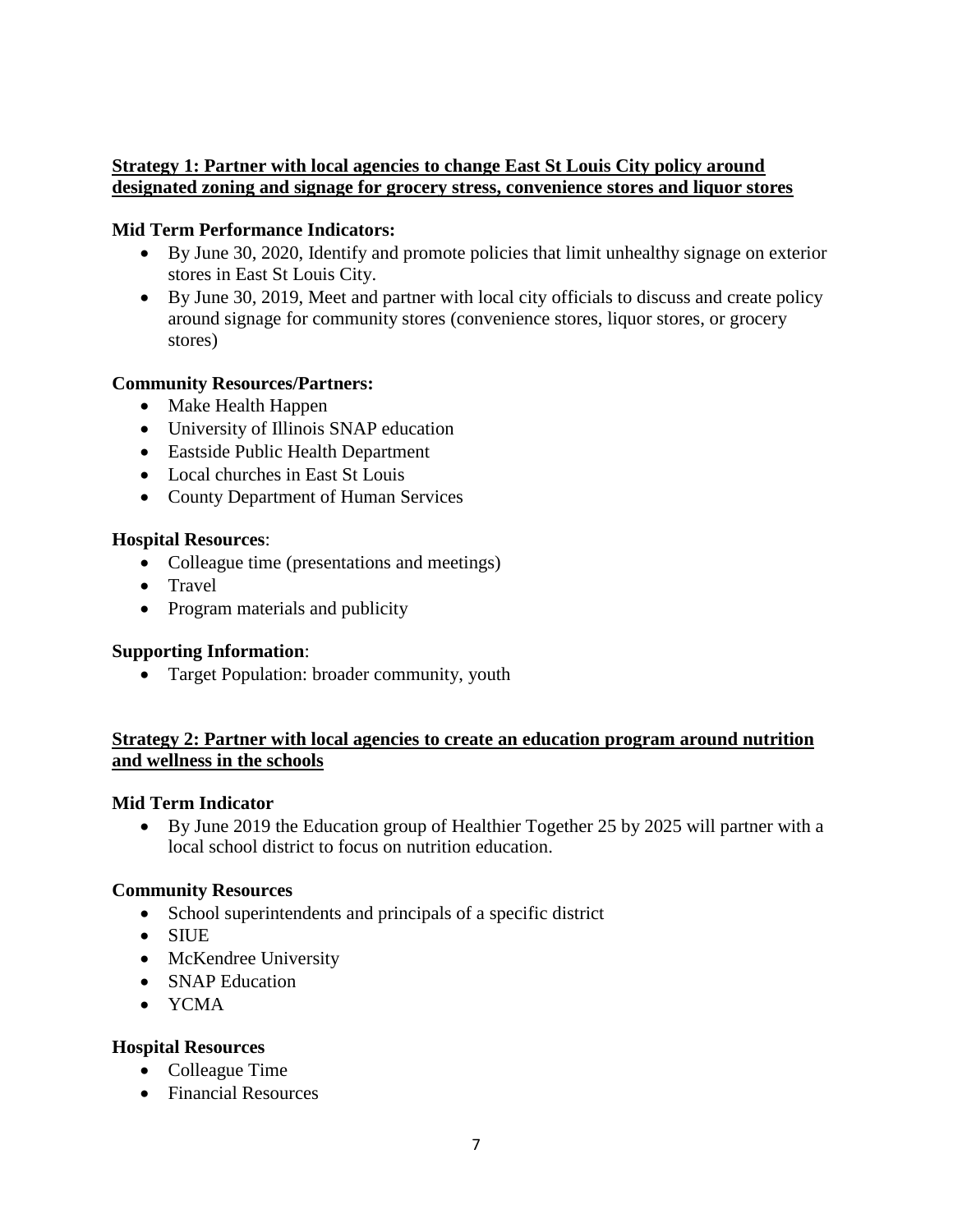#### **Supporting Information**

- Student population
- Illinois law that mandates Breakfast after the Bell

#### **Strategy 3: Support community gardens with donations to local food pantries**

#### **Mid Term Indicator**

 By June 2020 HSHS St Elizabeth's will partner with two local food pantries to provide financial assistance for startup and /or current gardens.

#### **Community Resources**

- Eastside Health District
- YMCA
- O'Fallon Community Garden Club
- Rotary of O'Fallon
- Local Food Pantries

#### **Hospital Resources**

- Colleague time
- Financial resources

#### **Supporting Information**

• Target population: those in poverty/need

## **Infant Mortality**

**Goal:** In partnership with the St Clair Regional Health Initiative and other organizations, improve infant mortality rate (8.2/1,000)) to the 2020 Healthy People objective of 6.0/1,000 live births**.**

#### **Long Term Indicators:**

- Increase the number of women who receive prenatal care within their first trimester; 6.1% receive late or no prenatal care prior to delivery. Data Source: Centers for Disease Control and Prevention, National Vital Statistics System, CDC WONDER. Centers for Disease Control and Prevention, Wide-Ranging Online Data for Epidemiologic Research. 2007-10. Accessed via Community Commons. Source geography: County
- Decrease the percentage of low birth weight babies by 2%. Of Babies born in St Clair County 9.4% are less than 2500 grams with the state average of 8.4%. Note: This indicator is compared with the state average. Data Source: US Department of Health & Human Services, Health Indicators Warehouse. Centers for Disease Control and Prevention, National Vital Statistics System, CDC WONDER. 2006-12. Accessed via County Health Rankings & Roadmaps. Source geography: County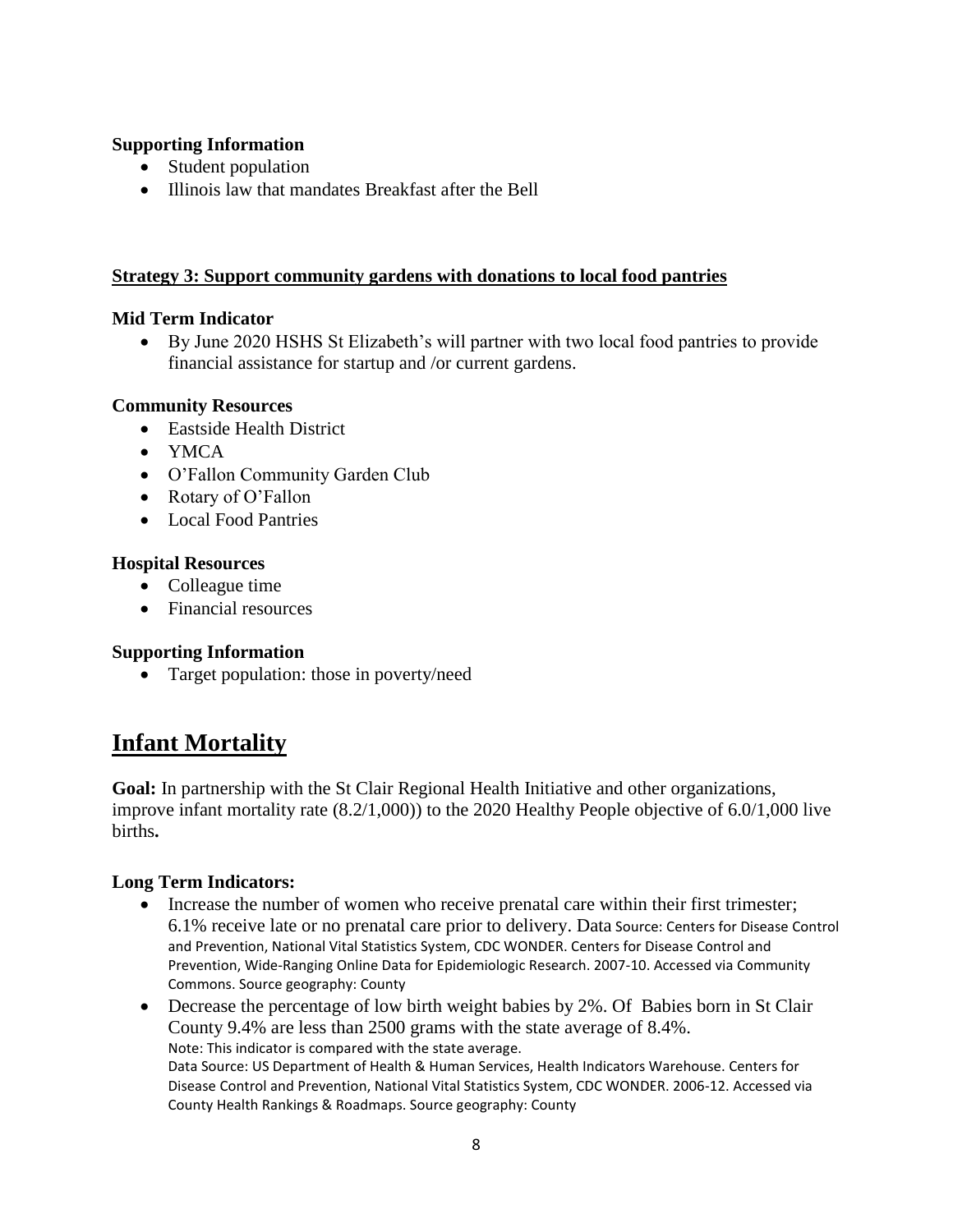- Increase the percentage of pregnant women who receive prenatal care in the first trimester (St Clair County Community Health Improvement Plan dated: Dec 19, 2017)
- Increase the percentage of parents who engage in safe sleep practices. (St Clair County Community Health Improvement Plan dated: Dec 19, 2017)

#### **Strategy 1: Collaborate with local agencies to expand Farmer's Market and other food coop programs to provide healthy and affordable food for women and families.**

#### **Mid Term Indicator:**

 By June 2020 Partner with local farmer's market to provide or expand their food voucher program

#### **Community Resources**

- LINK
- Local Farmer's Markets
- St Clair County Health Department
- Children's Home and Aid Society
- EverThrive
- SIHF

#### **Hospital Resources**

- Colleague Time
- Financial Resources
- Marketing and Printing

#### **Supporting Information**

Target Population: Pregnant Women

#### **Strategy 2: Collaborate with partners and leaders in Healthier Together 25 by 2025 to advocate for prenatal care for pregnant women.**

**Mid-term indicator:** By June of 2020 HSHS St Elizabeth's in collaboration with other agencies will provide prenatal education classes for pregnant women

#### **Community Resources**:

- St Clair County health Department
- Eastside Health District
- WIC
- March of Dimes
- Touchette Regional Hospital
- BJC Memorial Hospitals
- EverThrive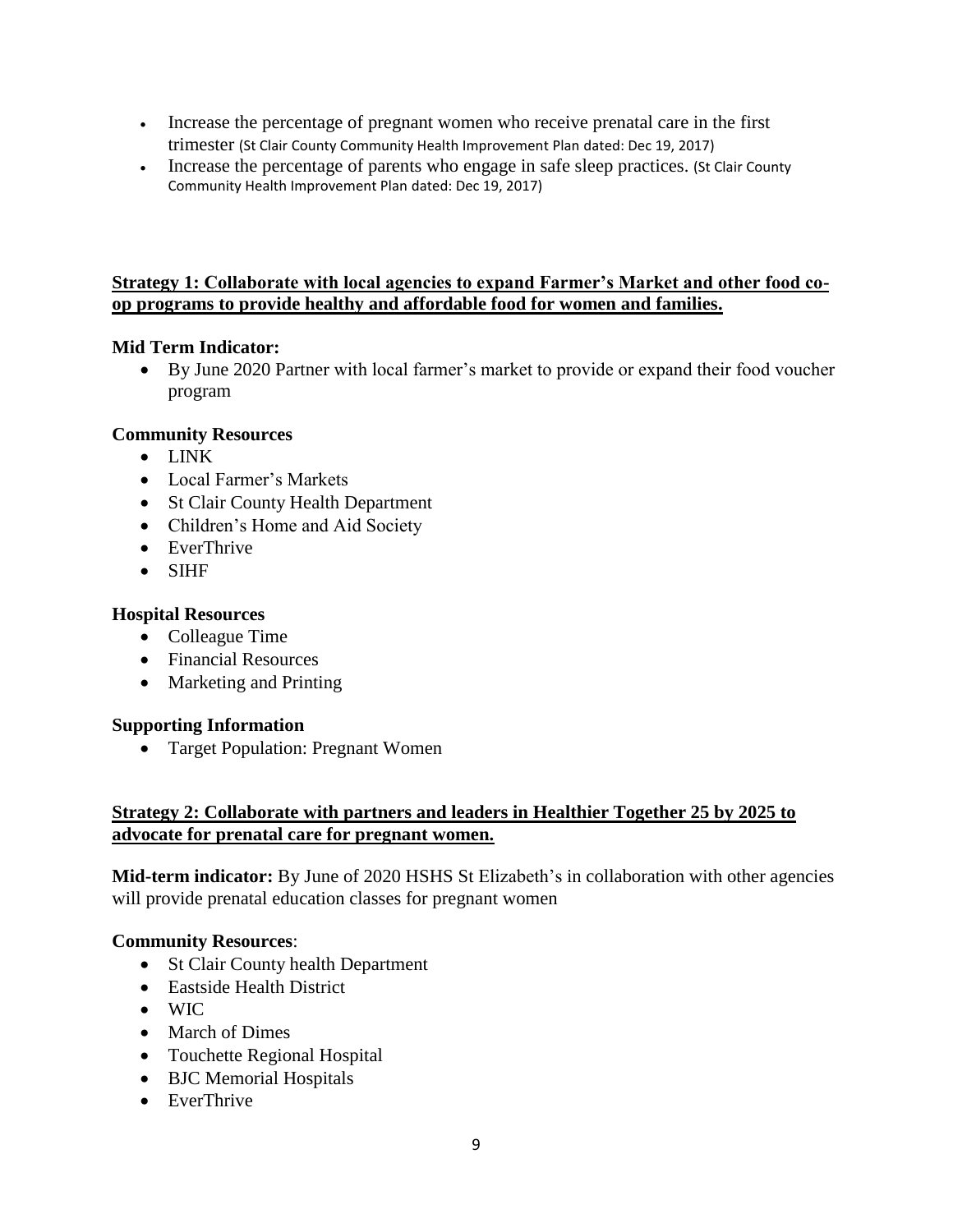- Racial Harmony
- SIHF

#### **Hospital Resources**

- Colleague Time
- Marketing and Printing

Supporting Information

• Target Population ; broader community; pregnant women

#### **Strategy 3: Collaborate with local hospitals and faith based communities to promote safe sleep practices for infants**

#### **Mid Term Indicator**

 By June 2020 local hospitals and faith communities will create a voucher program for safe sleep practices for infants.

#### **Community Resources**

- Faith based communities
- Touchette Regional Hospital
- Memorial Hospitals
- Retail Stores

#### **Hospital Resources**

- Colleague time
- Marketing
- Financial Resources

#### **Supporting Information**

• Target Population: Pregnant women

#### **Next Steps**

The Implementation Plan outlines a three-year community health improvement process. Annually, the hospital will:

- Review the Implementation Plan and update strategies for the following fiscal year
- Set and track annual performance indicators for each implementation strategy
- Track progress toward Mid Term Performance Indicators
- Report progress toward the performance indicators to the hospital board, community benefit advisory committee, other
- Share actions taken and outcomes achieved to address priority health needs with the community at large